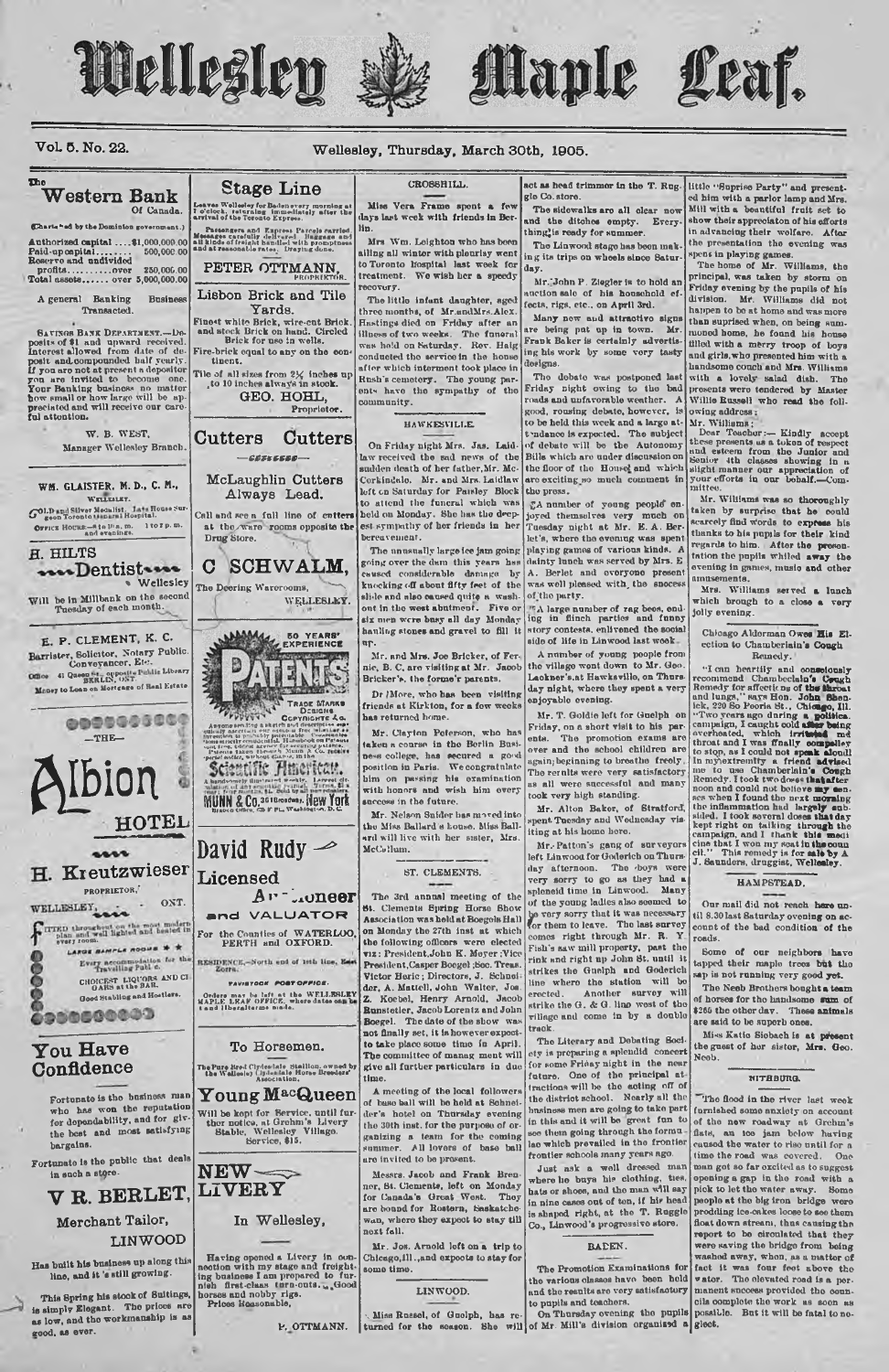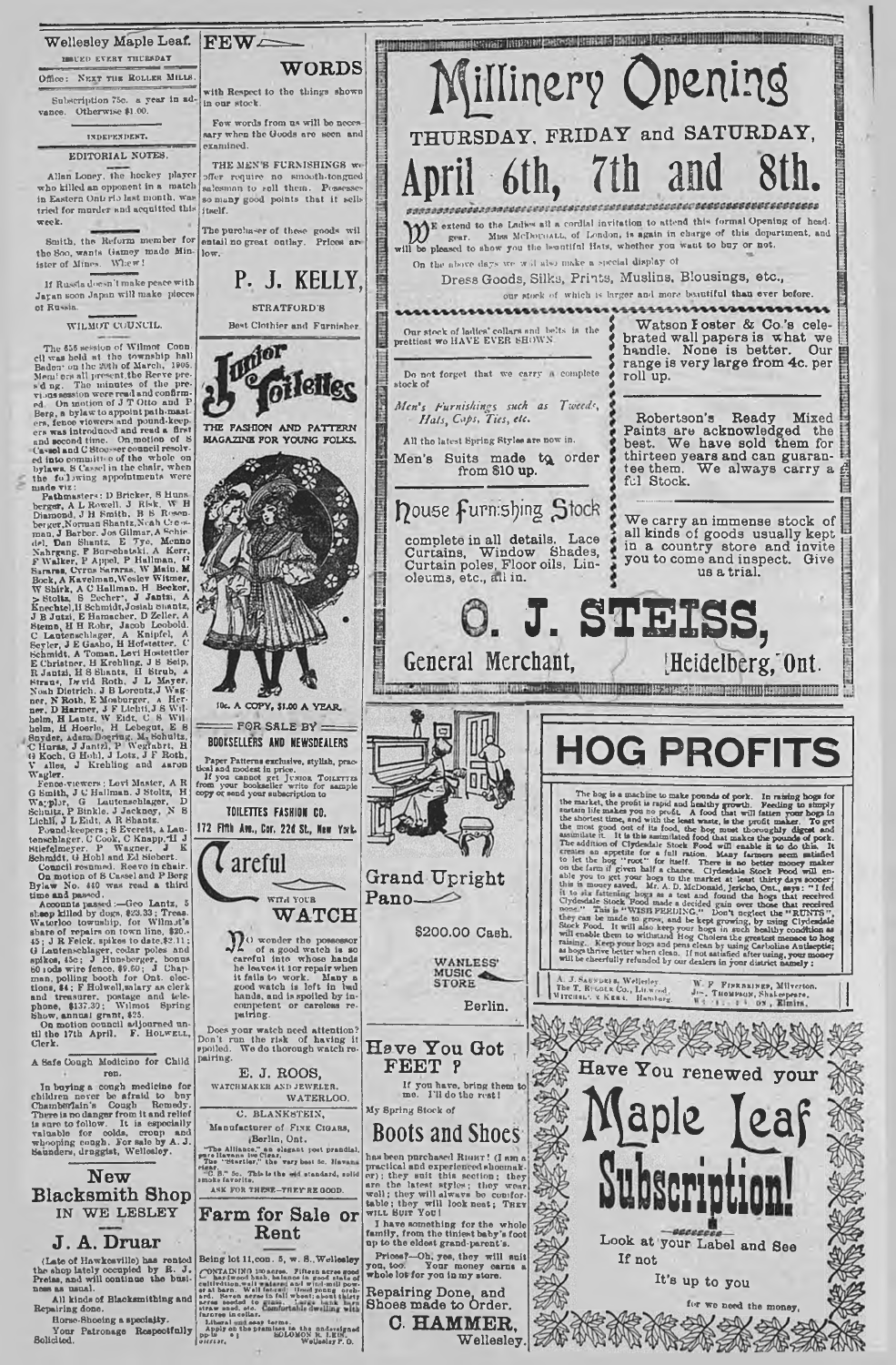**Printing**<br>example to the control **ALL** (g)KINDS VS) **Sale Bills Concert Posters**

【要要要商商动药 Job<sub>ooneen</sub>

**Dodgers Programs**

> **Office Stationery**

**Cards, Circulars or any-thing in the line of Printing.**

#### LOCAL NEWS.

Potatoes for sale by tho bag. Leave yonr order with M. O. Erb. Mr. Alex. McDonald wos In Toronto on a business trip last week.

Joint Stock nalo at the Qneen's hotel to-morrow (Friday) afternoon. M. Erb can deliver the very best hard coal at yonr house within nD

honr. Try him. Mr. John N. Witzel, of East Zor-<br>ra, is the guest of his daughter at

New stock of Paints—nil good week the routs being so one that colore, at W. Kelterborn's

colors, at W. Kelterborn strategy ing last.<br>
Union Sunday School next Sun-<br>
day at 10.30 a. m. Preaching ser-<br>
The strategy of May and<br>
The strategy of Clock, p. m.

lesley tennis and bowling club will practically abandoned by reason of<br>be held at the drug store this oven- the bad roads and floods, but by this

A party of surveyors were sta- past, and in one short week we have<br>tioned here this week while finish-1 the magic transformation from arc-<br>ing up the work on the Stratford the winter to gentle, balmy spring. ing up the work on the Stratford survey.

Monday,

The bowling green has wintered well nnd will be in splendid shape by tho timo tho season opens for that cnjoyablo game.

town and is now connected with unumery eau reaves many mourn.<br>Mr. J. S. Zehr's foundry.

We draw attention to the large Champion Liniment for Rhenma-<br>advertisement of Mr. O. J Btoiss. [180]

played a bockey match on the pond<br>here last Saturday. If they come this week it will have to be a boat

are beginning in the new Baby<br>Class, as soon as possibe after April 1st, 1905.-JAs. KERR, principal.

SEED BARLEY.-I have "Manchuria barley," n flret-olass. prolific s;cd barley, for sale at Sic per bush-Peter McMillan, lot 17. con. 10. North Easthope, Humpsteud. 8-30.

Mr. J. G. Poiner accompanied a<br>delegation from St. Clements and<br>Hawksville to Toronto last week to meet President Leonard with re-gard to the Wallcnstcln-8tratford railway. Tho "Linwood Enterprise," an

advertising business venture by the husky hustlers of tho North Wollesley raiload center, matio its ap-<br>pearanco this week. The work<br>manship was by the "Leaf" office.

Rov. Fathor Lenhard, parish<br>priest at Macton. (brother of Mr John Lenhard, of this village,) has<br>been transferred to Preston and<br>given charge of the new R.C.<br>church recently organized at that place.

Tho Western. Bank was this weok established in its splendid m w homo in tho Wllbolm Block, corner of Queen and William Sts. The appointments of the now office are<br>v<sub>p</sub> the most modern plan and Man-<br>ager West now feels that the Well-<br>liesley branch has quarters fitting<br>for the glit-edged banking institution he represent

Our local fishers have met with poor luck an far.

Aro yon getting; short of cool! Yon can get tbo very beat hard coal ut M. Erb's, Wellesley. Rata, Fleischbancr & co's sawmill

naa started work on one of the<br>yard-fall of logs ever brought to<br>Welloaley in one year.

annual Spring<br>
Show of horws will be hold here on<br>
Thursday, April 13th. The *jr ze*<br>
list is a good one and the committee are bending their energies to make<br>it a big success. Posters with full<br>particulars, will be out this week.

Never has the scarcity of houses boon ao keenly felt in Wellesley an now. There is absolutely no apace available in town for residence pur-poses. When work on tho ruilway begins there will likely commence building boom snch as the village has never before seen.

'The Bonnie Briar Bosh," is to be performed in the Opera House.<br>Stratford, next Tuesday evening. April 4th. This drama, which is founded on Ilev. Inn MacLaren's great novel, is said to be the best presented in Ontario. Wellesley should be well represented.

The Maple Leaf is delayed this. week by the non-arrival of the rn, is the gnest of his daughter nt|l>rint P" l\*r from Toronto, which the Royal hotel this week. , was ordered in ample timo. The Talk to M. Erb about hard coal. Leaf was also kept back a day had New stock of Paints all wood week the roads being so bad that

day at 10.30 a.m. Preaching ser and has continued over aince,<br>vice in English at 7 o'clock, p. in. and has continued over aince,<br>on that the snow's now about all<br>The annual meeting of the Wellgone. For several days traffic lnR' ; writing (Wednesday) tho danger is A party of surveyors were stn- ] past, nnd in one short week wo huvo

survey. The sorrowful news of the death<br>
Mr. M. Kochler, who was visited that Alice Taylor reached here<br>
ing his parouts here last week, re- last week. Miss Taylor resigned<br>
turned to his home in Detroit. on her position o school staff a year or so ago on ac-<br>count of her failing health, and Inter went to the Northwest where the time the season opens for short illness. She was a highly<br>short illness. She was a highly short illness. She was a highly<br>Mr. A. E. Gives, a practical ma-Mr. A. E. Gives, a practical ma-indicented and accomplished young<br>chinist, late of Calt, has moved to lady and an expert violinist whose<br>calculations of ...

the energetic young merchant of *Chas*. Drake, a mail carrier a mail carrier a mail carrier a mail carrier and the Baden in the Baden Baden Baden Baden Baden Baden Baden Baden Baden Baden Baden Baden Baden Baden Baden Bade here last Saturday. If they come (rheumatiaes in my shoulder. After<br>this week it will have to be a boat trying several currence subsets<br>race.<br>The paronts of Wellosloy are red is no measured measured in a remed<br>presence of

GREHM'8 FLATS ROAD ISSAFE It was rumored in the village last Saturday that tho expensive road-<br>way, on the boundary line near<br>Nithburg, known as "Grehm's<br>Flats," had been completely wash-<br>ed away ar.d destroyed by tbo floods that wore then prevailing and which wore tho highest for years on ac-oonnt of tbo ico-jam. This on used many regrets in town as this road<br>had only been completed last year and had been the means of bring-<br>ing many farmors west of that<br>point to Welles y to deal. On ac-<br>count of tho impassible condition of<br>the roads in all directions no positive information reached the vil-<br>lage until yosterday morning when<br>it was repurted by Mr. Robt. Turn-<br>ball, that the grehtn's flats road<br>had withstood the flood in splendid shape. Although the water poured<br>over the roadway nearly its entirs length for some time, only a portion<br>of the gravel was washed away, and of the gravel was washed away, and<br>traffle over it was resumed as soon<br>as the water subsided. If the councils take hold of the matter pron p'<br>ly and properly complete the road<br>it is thought it will likely withstand<br>any fut

## **Dog Lost.**

To Wellenby Sillyac, on Tour dent Linds, and the same of the which the wind of the whole the same of the same of the same standard the same state of the same state of the same state of the same state of the same state of t

**Notice To Creditors.**

In the matter of the entate of Chris-<br>the Collinson control of Wilmouth of Wilmouth of Wilmouth of the Township<br> $\Lambda/\text{OTRE}$  is bestly given, persuant to the Collinson of Wilmouth of the<br>second intervals of the second state

The 10th day of April, 1905,  $[0.5] The first list is not possible for the first list of the first list of the first list of the first list of the first list of the first list. The first list is not the first list of the first list is not the first list. The first list is not the first list is not the first list. The first list is not the first list. The first list is not the first list. The first list is not the first list. The first list is not the first list. The first list is not the first list. The first list is not the first list. The first list is not the first list. The first list is not the first list. The first list is not the first list. The first list is not the first list. The first list is not the first list. The first list is not the first list. The first list is not the first list. The first list is not the first list. The first list is not the first list. The first list is not the first list. The first list is not the first list$ 

apers

*d \**

Spring

**CD** fe

f

 $\frac{1}{2}$ 

## **Unreserved Auction Sale**

T wro will be sold by Public Auerica on<br>roiwrty of the uu-lorsigns-1 usar the Vill<br>**f** Wellesley,

ab one o'clock, p m. The following property: IiS. U ttflw . i\_ Irmrt i iaae CBpfe o r l; *s* «iok«: I p-rl«r table: I Me: 1 :.r n tat-Ie: . eMefe\*ntjtrhaire 1 r.w-ker lonnf. - i l.n etove; I < ..ok etui 1 Wheli.ink: I wuudehret m-wIi r nibtiilnr; clin k.: 4 li.-lftt.-a .. *1* l.cl tprliiRe: eucar kettle: arib-l.toiir lu. a» tub: m l-' fetich\*. 4i.h r. r rowe. .Ip p m -I to te In cell; •feut >• hell\*.-nua.ItIty\*-f l>»y r 't.tr cutler, •hotel, fork.: hue\*. e' > . nu-1 other article, too num.-run. to tnrutivti TERM\*\* —All H im of \*H i.r-l m .b r. c...... Sam.->v.r tb-t etooutit **>11** m o...h. credit .............................. .\*• |~r • . le t annum off >• r each on cr. it t amount.. ALEX. KUA-KK CHAS. UORSgUTX Aacriotieer i\*rupri»tor *On Monday, April jrd, 1905*

## **Farm for Sale.**

Lot'll, Con. 14,  $T$ p of Ellice. CONTAINERS and an everlasting purposer of the line of the specific specific specifies and the specific specifies of the specific specifies of the specifies of the properties of the properties and the properties and the pro

**TIME TABLE** 

Leave Berlin for Preston, Hwpcl-and Galt:— A. M.—8.U0. 9:03. 10.05. 11.05. P. Bf— 12.05. 1 05. 3 05, 3.05. 4.05, t o:,, d.o.',. 7.05. 8 05. 9.05. 10.05, 11.05. (Presrnn onlv). Extra expr\*-\*\* c.»r will leave Berlin forC. P. R station. Galt, carry-ing passengers and baggage, at 8.4C a m tmd and 0 pm.

Leave Preston Junction for Ber<br>
in, Hesselver and Galticon<br>  $A, M_{\nu}$  (9.20, Hespeler only), (83.0<br>
Galticons)), 7.200, 8.300, 9.30, 10.35<br>
P.  $M_{\nu}$ (19.25, 1.35, 2.35, 3.33, 4.35,<br>
P.  $N_{\nu}$  (19.25, 1.35, 2.35, 3.33, 4 13. 3.35, 4.35 .© 9.83. 1033 *f t* leavo Prc\*- *%*

**Leave Galt for Borlini Preston A. M. –7.00, 8.00, 0.05, 10 05, 11.05, P. M** –12.05, 105, 2.05, 3 05, 4 05, 6,05, 6,05, 6,05, 6,05, 6,05, 6,05, 8.05, 9.05, 10,05, 11.05, Preston only.

extra express car will loave C. P. R station going north on arrival of tho 10.23 n m uml 7.14 p m trains

Leave Hespeler for Preston, Galt<br> **A. M.**—6.35. 8.10' 9.10, 10.10, 11.35.<br> **P. M.**—12.14. 1.15. 2.15, 3.15, 4 15,<br> **6.15**, 9.15, 7.15, 8.15, 9.15, 10.16,<br> **(10.50, Preston only).** 

\*\*\*\*\*\*\*\*\*\*\*\*



AMERICA'S SERVER CAN BRITCHES & BOTTONIALLY FRANCHISES.

*THE WEEKLY INTER OCEAN* Is a member of the Associated Press, the<br>collect product a superpose that the solid space of the space of the New<br>Strichlenger and hysetal collect of the New<br>York Man and hysetal collect from over 1.310<br>Spacial corresponde

## **Notice.**

**COUNTY of WATERLOO**<br>
The Municipal Council of the<br>
County of Waterloo will meet at<br>
the Court House, Berlin, on *Wednesday, A p r i l 19, 1905.*

at 10 o 'clock a m. HERBERT J. BOWMAN, Clerk. Eerltn, Mar. 18tb, 1906.





## **SMYTH BROS.,**

**BERLiIIST.**

**Cash and one Price Cheap Cash Store**



# **trice, 13, 70. Apply to WM. PET! RN.**<br>WM. PET! RN.<br>Poet Master Br inner. **Of the Preston and Berlin Electric** Railway. Timetable No. 3. effootive Oct. «th.